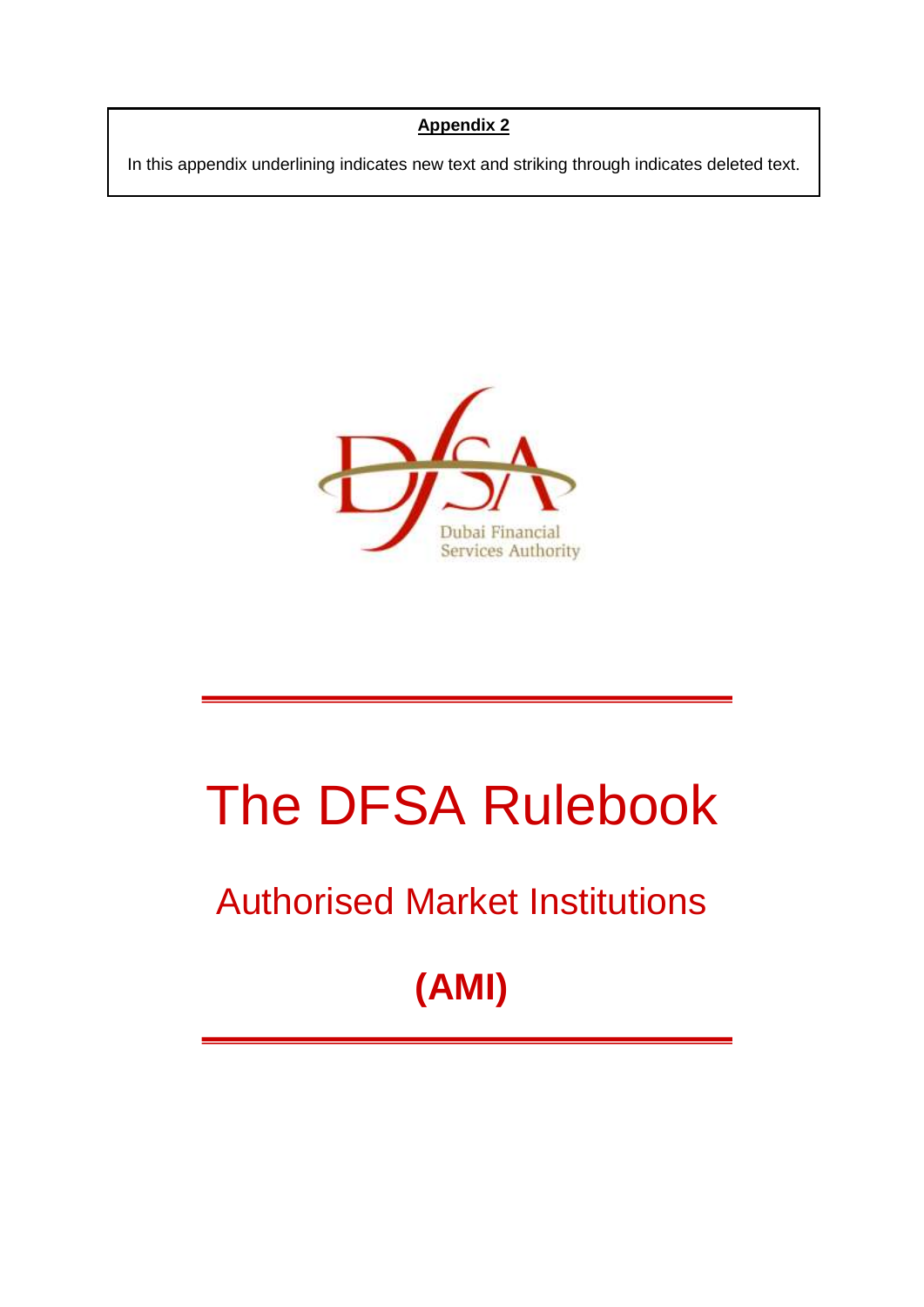# **PART 1: INTRODUCTION**

# **1. APPLICATION, INTERPRETATION AND OVERVIEW**

# **1.1 Application**

- **1.1.1** (1) This module applies to:
	- (a) every Person who carries on, or intends to carry on, either or both of the Financial Services of Operating an Exchange or Operating a Clearing House in or from the DIFC;
	- (b) a Key Individual, or a Person intending to be a Key Individual, of a Person referred to in (a); and
	- (c) a Controller, or a Person intending to be a Controller, of a Person referred to in (a).
	- (2) This module also applies to an Authorised Market Institution where it:
		- (a) carries on, or intends to carry on, the Financial Service of Operating an Alternative Trading System to the extent that such activities constitute operating a Multilateral Trading Facility; or
		- (b) acts as a Trade Repository.
	- (3) This module does not apply to a Recognised Body.

#### **Guidance**

This module will also apply to an Authorised Market Institution that is Operating a Facility for Investment Tokens, unless otherwise specified. Operating a Facility for Investment Tokens is defined in GLO in relation to an Authorised Market Institution to mean Operating an Exchange on which Investment Tokens are traded, Operating a Clearing House on which Investment Tokens are cleared, or Operating a Multilateral Trading Facility on which Investment Tokens are traded.

#### **1.2 Overview of the module**

#### **Guidance**

#### **The regulatory framework**

- 1. The Regulatory Law 2004 ("the Regulatory Law") and the Markets Law 2012 ("the Markets Law ") provide the framework for the licensing and supervision of Authorised Market Institutions and for taking regulatory action against those licensed institutions.
- 2. In particular, while Article 41 of the Regulatory Law prohibits a Person from carrying on Financial Services in or from the DIFC, Article 42 of that Law permits Persons duly authorised and Licensed to conduct Financial Services in providing their services.
- 3. The Markets Law establishes a framework in relation to how an Official List of Securities is maintained and administered by the Listing Authority. Either the DFSA, or an Authorised Market Institution where it has been granted an endorsement on its Licence to do so, may maintain an Official List of Securities.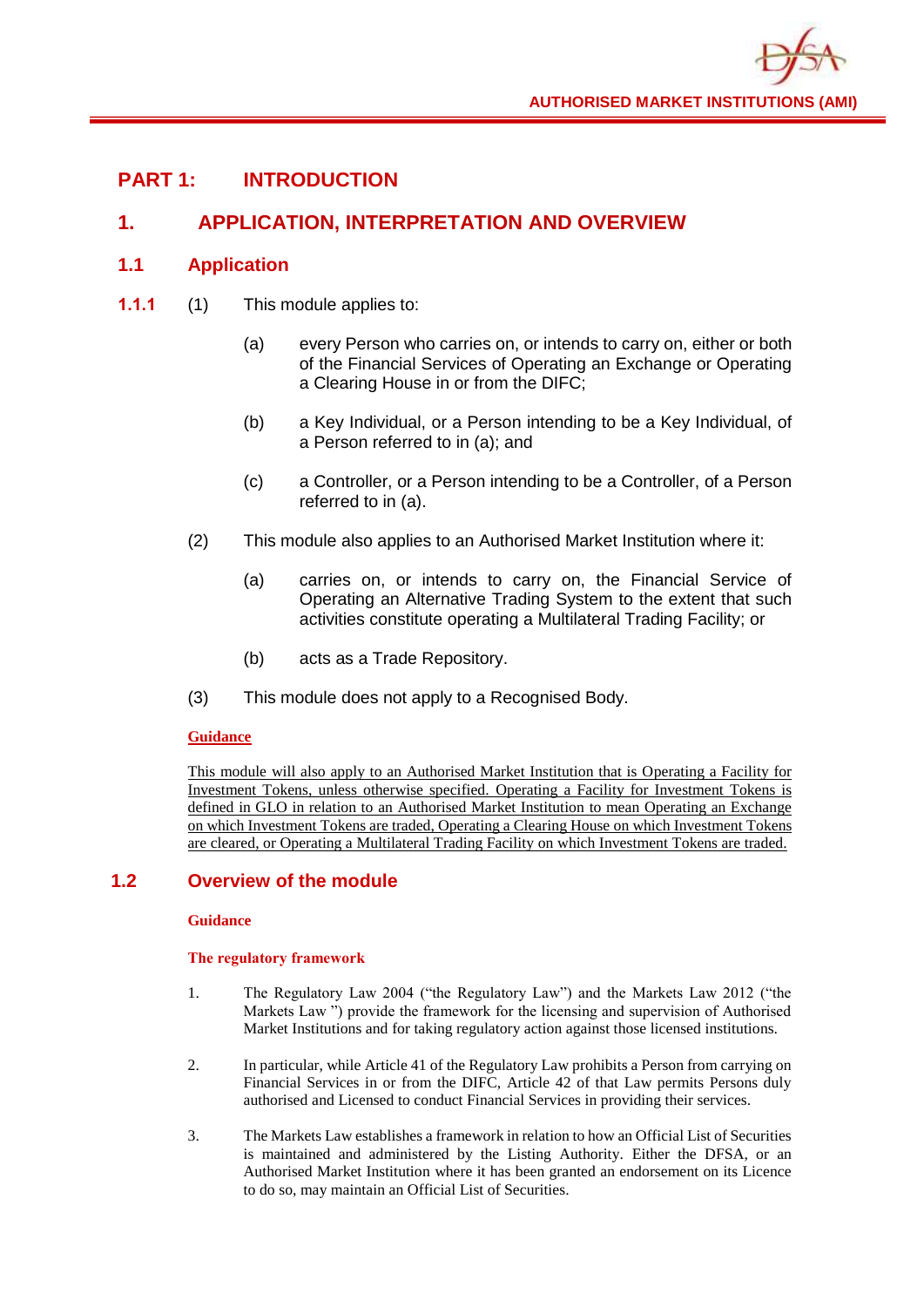- 4. The GEN module prescribes the Financial Services which may be carried on by an Authorised Firm or Authorised Market Institution and the detailed requirements that must be met by such firms. In addition, the GEN module also sets out the circumstances under which an Authorised Market Institution may be authorised to carry out certain functions by way of an endorsement on its Licence.
- 5. The RPP Sourcebook contains, amongst other things, the detailed policies and procedures relating to how the DFSA exercises its licensing and supervisory functions relating to Authorised Market Institutions.

#### **The AMI module**

- 6. The AMI Module is comprised of four Parts containing 12 chapters and three Appendices.
- 7. Part 1 contains chapter 1, which sets out the application provisions and the overview of the AMI module.
- 8. Part 2 contains chapters 2 and 3. Chapter 2 sets out the requirements relating to application for a Licence to Operate an Exchange or Clearing House (or both) and an endorsement to operate a Multilateral Trading Facility or to maintain an Official List of Securities. Chapter 3 sets out the assessment of application related requirements, including application to obtain Key Individual status of an Authorised Market Institution.
- 9. Part 3 contains chapters 4, 5, 5A, 6 and 7. These chapters set out the substantive requirements (called the "Licensing Requirements") that must be met by a Person at the point of grant of a Licence to be an Authorised Market Institution and thereafter on an on-going basis. Chapter 4 contains the provisions which prescribe what the Licensing Requirements are, and the procedures an Authorised Market Institution must follow in order to make any material changes to the arrangements it has in place to meet the Licensing Requirements. Chapter 5 contains the Licensing Requirements that are common to both Exchanges and Clearing Houses. Chapter 5A contains the additional requirements that apply to an Authorised Market Institution that is Operating a Facility for Investment Tokens, whether that facility is an Exchange, a Clearing House or a Multilateral Trading Facility. Chapter 6 contains the additional Licensing Requirements that are specific to Exchanges and chapter 7 contains the additional Licensing Requirements that are specific to Clearing Houses.
- 10. Part 4 contains chapters 8, 9, 10, 11 and 12. These chapters set out a range of miscellaneous provisions covering the requirements relating to the approval of Controllers of Authorised Market Institutions (chapter 8), the provisions governing the supervision of Authorised Market Institutions (chapter 9), the procedures for withdrawal of a Licence or endorsement (chapter 10), appeal procedures from the decisions of the DFSA (chapter 11) and the transitional provisions (chapter 12).
- 11. There are three Appendices, Appendix 1 contains the requirements relevant to testing of technology systems, Appendix 2 contains the requirements relating to the use of price information providers and Appendix 3 contains the contract delivery specifications applicable to Derivative contracts which require physical delivery.

**….**

# **PART 2 APPLICATION AND AUTHORISATION**

**….**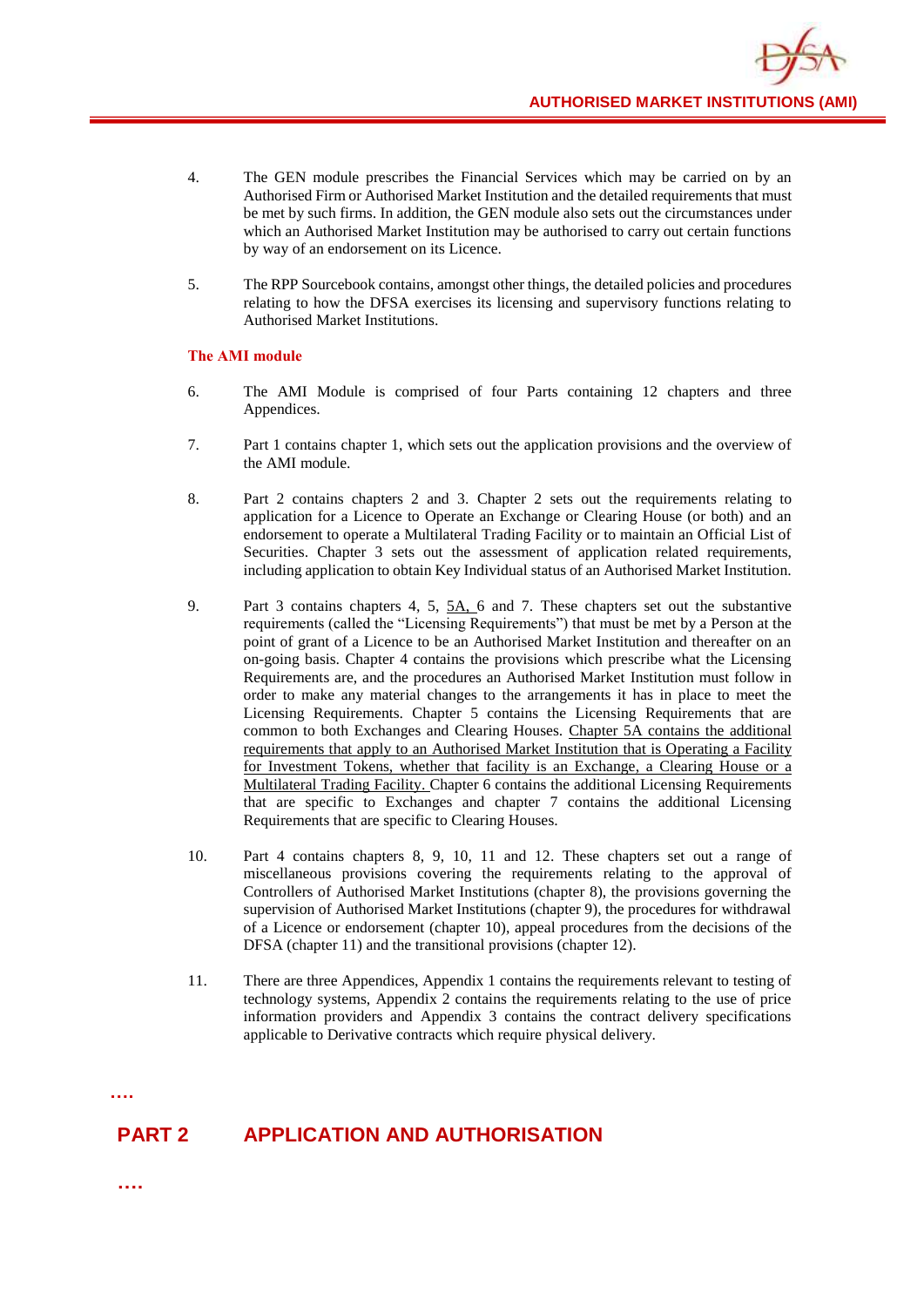

# **3. Authorisation**

**….**

# **3.2 Assessment**

- **3.2.1** (1) In order to become authorised to carry on one or both of the Financial Services of Operating an Exchange or Operating a Clearing House, the applicant must demonstrate to the satisfaction of the DFSA that it can meet the relevant Licensing Requirements specified in chapters 5, 5A, 6 and 7, as appropriate to the Financial Services it proposes to carry on, both at the point of the grant of the Licence and thereafter on an on-going basis.
	- (2) In order to obtain an endorsement on its Licence to:
		- (a) maintain an Official List of Securities;
		- (b) operate a Multilateral Trading Facility; or
		- (c) act as a Trade Repository,

the applicant must demonstrate to the satisfaction of the DFSA that it can meet the requirements applicable to Persons undertaking the relevant activities, both at the point of the grant of the endorsement and thereafter on an on-going basis.

#### **Guidance**

**….**

- 1. The Licensing Requirements are specified in chapters 5, 5A, 6 and 7 of Part 3 of this module. These include the general requirements applicable to all Authorised Market Institutions (chapter 5), and the additional requirements applicable to specific types of activities of Authorised Market Institutions (chapters 5A, 6 and 7).
- 2. Where an Authorised Market Institution (or an applicant for a Licence) seeks to obtain an endorsement on its Licence, additional requirements relevant to the type of endorsement need to be satisfied (see, for example, App 5 of GEN for the requirements relating to Trade Repositories).
- 3. Currently, the function of maintaining an Official List of Securities is performed by the DFSA. However, the DFSA has the power, pursuant to Article 29 of the Markets Law, to grant an Authorised Market Institution an endorsement on its Licence permitting it to maintain an Official List of Securities.
- 4. Section 3.6 of the RPP Sourcebook sets out the matters which the DFSA takes into consideration when making an assessment under Rule 3.2.1.
- **5. GENERAL LICENSING REQUIREMENTS APPLICABLE TO ALL AUTHORISED MARKET INSTITUTIONS**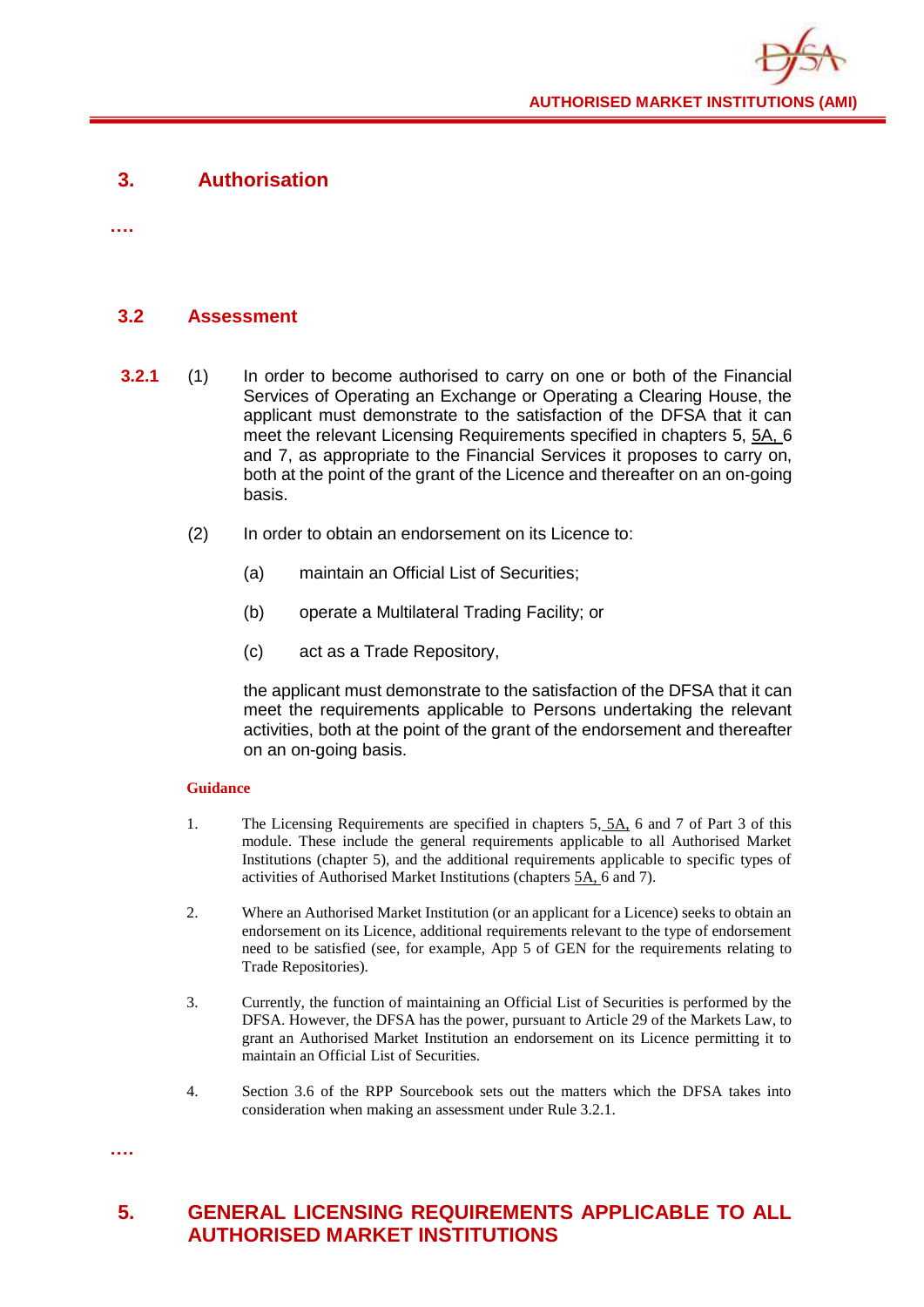

**….**

# **5.7 Access to facilities**

#### **Member criteria**

- **5.7.1** (1) An Authorised Market Institution must not grant access to its facilities to a Person except in accordance with the requirements in this module and its Business Rules.
	- (2) A Person who has been granted access to the facilities of an Authorised Market Institution pursuant to its Business Rules is a Member of the Authorised Market Institution, except where otherwise provided.

#### **Guidance**

- 1. Generally only Persons admitted as Members in accordance with the Business Rules will have access to the facilities of an Authorised Market Institution.
- 2. However, in certain circumstances, an Authorised Market Institution may permit access to its facilities to Persons other than Members (see Rules 5.7.3). Such access would generally be provided through a Member and subject to adequate controls put into place by the Member.
- 3. Under Rule 5.7.2(1)(d), an Authorised Market Institution Operating a Facility for Investment Tokens is permitted to admit certain additional Persons as Members, where their access is only for trading or clearing of Investment Tokens. Such Persons are defined in GLO and referred to in this module as Direct Access Members.
- **5.7.2** (1) An Authorised Market Institution may only, subject to (2), and (3) and (4), admit as a Member a Person which is:
	- (a) an Authorised Person;
	- (b) a Person who is admitted to the list of Recognised Persons pursuant to Article 37 of the Markets Law 2012; or
	- (c) a Person who meets the criteria in GEN Rule 2.3.2(2); or
	- (d) a Person not referred to in (a) to (c), only if:
		- (i) the facility is one on which Investment Tokens are traded or cleared or both traded and cleared; and
		- (ii) the Person's access is only for trading or clearing of Investment Tokens.
	- (2) An Authorised Market Institution must not admit as a Member a Person referred to in (1)(c) unless such Person: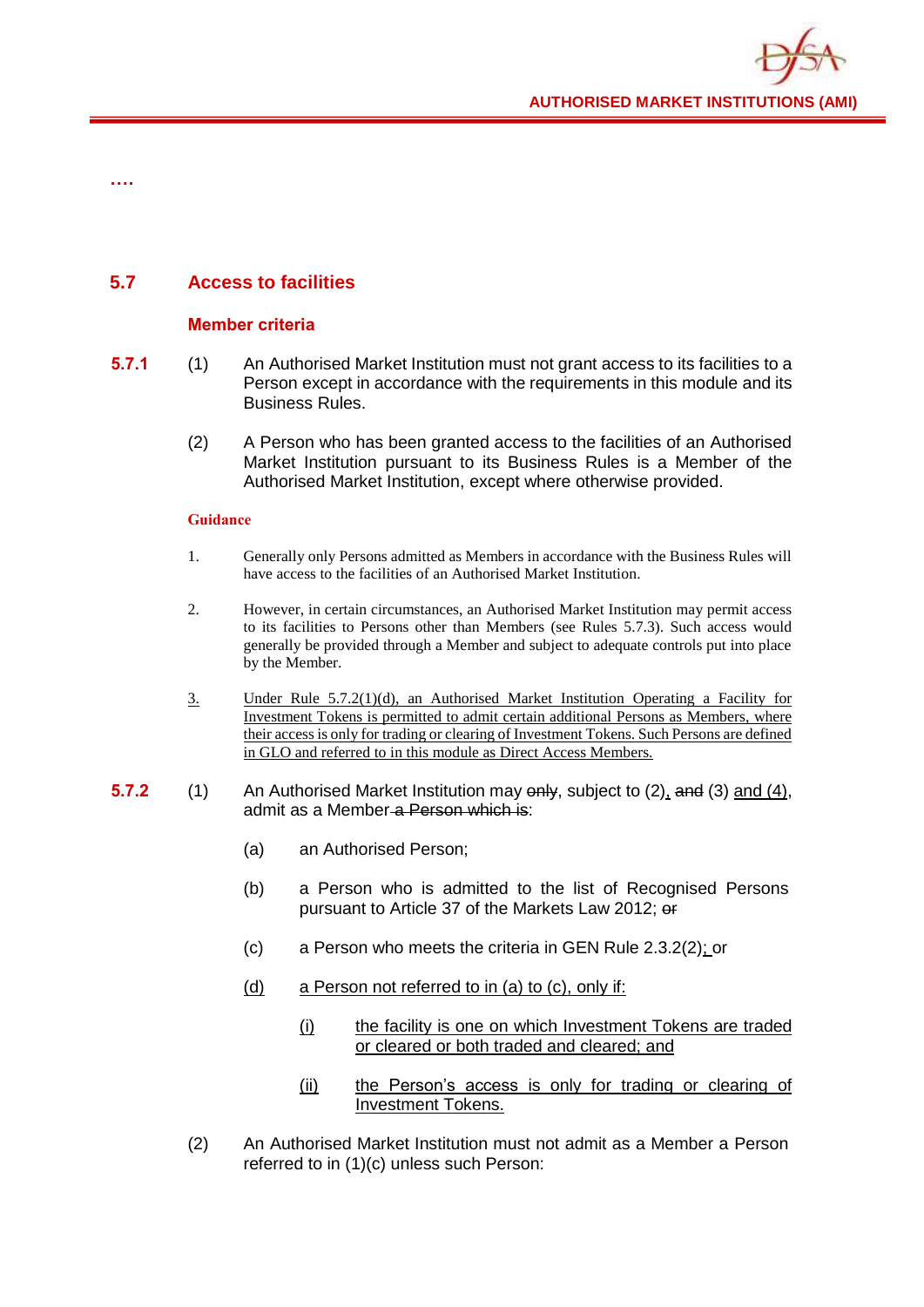- (a) agrees in writing to submit unconditionally to the jurisdiction of the DFSA in relation to any matters which arise out of or which relate to its use of the facilities of the Authorised Market Institution;
- (b) agrees in writing to submit unconditionally to the jurisdiction of the DIFC Courts in relation to any proceedings in the DIFC, which arise out of or relate to its use of the facilities of the Authorised Market Institution;
- (c) agrees in writing to subject itself to the DIFC laws and the jurisdiction of the DIFC Courts in relation to its use of the facilities of the Authorised Market Institution; and
- (d) appoints and maintains at all times, an agent for service of process in the DIFC and requires such agent to accept its appointment for service of process.
- (3) Prior to admitting a Person referred to in  $(1)(a)$ , (b) or (c) as a Member, an Authorised Market Institution must undertake due diligence to ensure that such a Person:
	- (a) is of sufficient good repute;
	- (b) has a sufficient level of competence and experience, including appropriate standards of conduct for its staff who will be permitted to use its order entry system; and
	- (c) has organisational arrangements, including financial and technological resources, which are no less than those of an Authorised Firm carrying out similar Financial Services.
- (4) Prior to admitting a Person referred to in (1)(d), an Authorised Market Institution must undertake due diligence to ensure that the Person:
	- (a) meets the criteria in  $(3)(a)$  and  $(b)$ ;
	- (b) has adequate financial and technological resources to meet the Business Rules of the facility; and
	- (c) does not pose any operational risks to the orderly and efficient functioning of the facility's trading or clearing systems.

- 1. A Person who can be admitted under the criterion in Rule  $5.7.2(1)(c)$  (i.e. a Person referred to in GEN Rule 2.3.2(2)) is a Person undertaking Commodity Derivative transactions on the relevant Authorised Market Institution only on its own behalf or on behalf of a wholly owned holding company or subsidiary of such company.
- 2. In assessing the membership criteria used by an Authorised Market Institution to permit access to its facilities, the DFSA will consider:
	- a. whether the Business Rules can be enforced contractually against Members;
	- b. whether the criteria are objective and applied in a non-discriminatory manner; and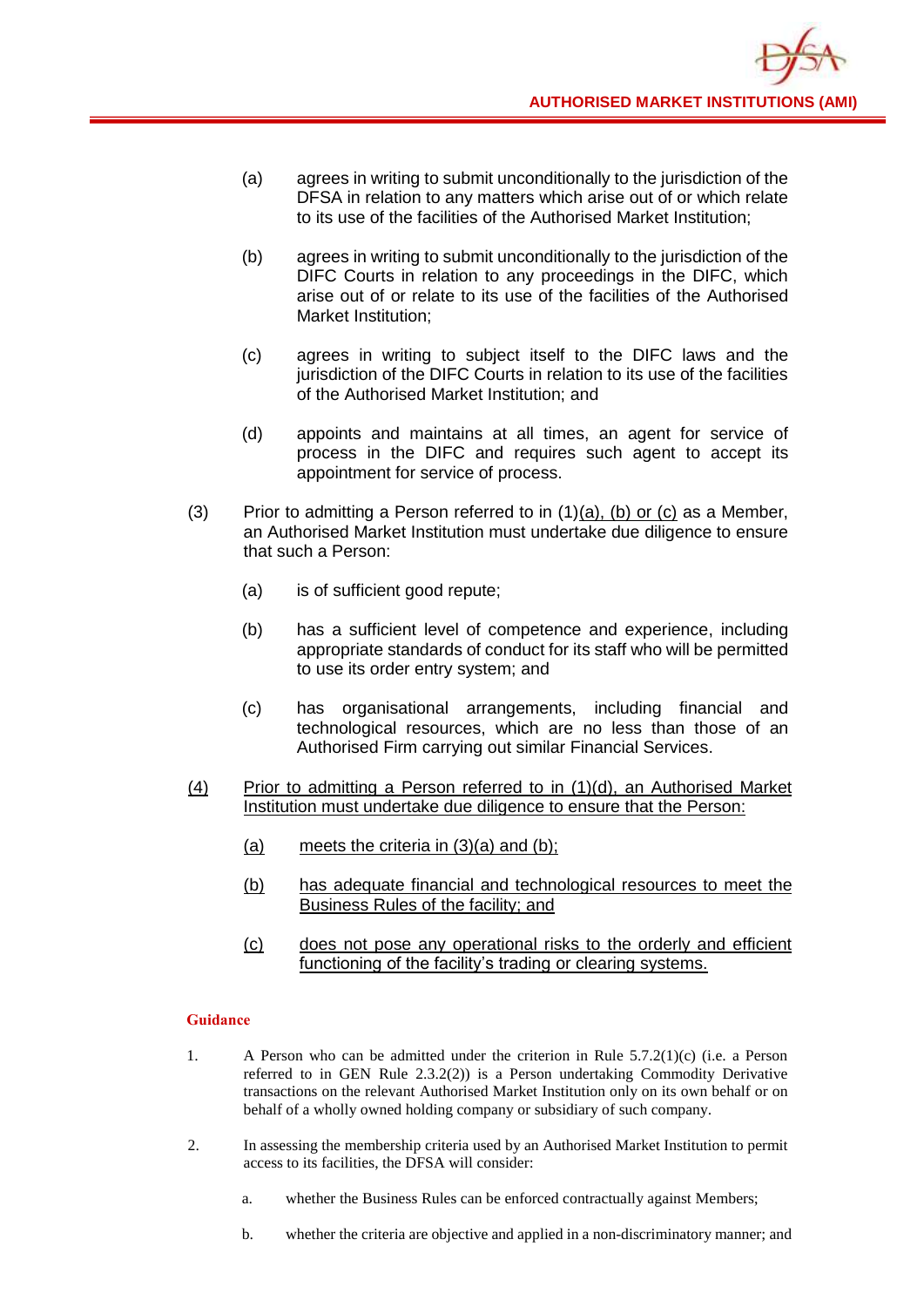- c. the financial resource requirements for those not authorised by the DFSA.
- 3. Pursuant to Rule 5.7.2(3)(c), an Authorised Market Institution is required to assess the adequacy of the organisational arrangements of a candidate to become a Member, if it is not an Authorised Firm or Direct Access Member, against the organisational requirements that would apply to such a Person had it been an Authorised Firm undertaking similar activities. For example, a Person which is not an Authorised Firm or Direct Access Member should have organisational resources that are equivalent to a firm Licensed to carry on the Financial Service of Dealing as Agent and/or Dealing as Principal.
- 4. Section 5A.3 sets out additional requirements relating to Direct Access Members.
- 5. Members who are not Direct Access Members may also use a facility for trading or clearing of Investment Tokens.

#### **Direct electronic access**

- **5.7.3** (1) An Authorised Market Institution may only permit a Member to provide its clients Direct Electronic Access to the Authorised Market Institution's trading facilities where:
	- (a) the clients meet the suitability criteria established by the Member in order to meet the requirements in (2):
	- (b) the Member retains responsibility for the orders and trades executed by the clients who are using Direct Electronic Access; and
	- (c) the Member has adequate mechanisms to prevent the clients placing or executing orders using Direct Electronic Access in a manner that would result in the Member exceeding its position or margin limits; and
	- (d) the Member is not a Direct Access Member.
	- (2) An Authorised Market Institution which permits its Members to allow their clients to have Direct Electronic Access to its trading facilities must:
		- (a) set appropriate standards regarding risk controls and thresholds on trading through Direct Electronic Access;
		- (b) be able to identify orders and trades made through Direct Electronic Access; and
		- (c) if necessary, be able to stop orders or trades made by a client using Direct Electronic Access provided by the Member without affecting the other orders or trades made or executed by that Member.
	- (3) For the purposes of this Rule and elsewhere in the Rulebook, Direct Electronic Access means any arrangement, such as the use of the Member's trading code, through which a Member or the clients of that Member are able to transmit orders relating to Investments directly to the facility provided by the Authorised Market Institution.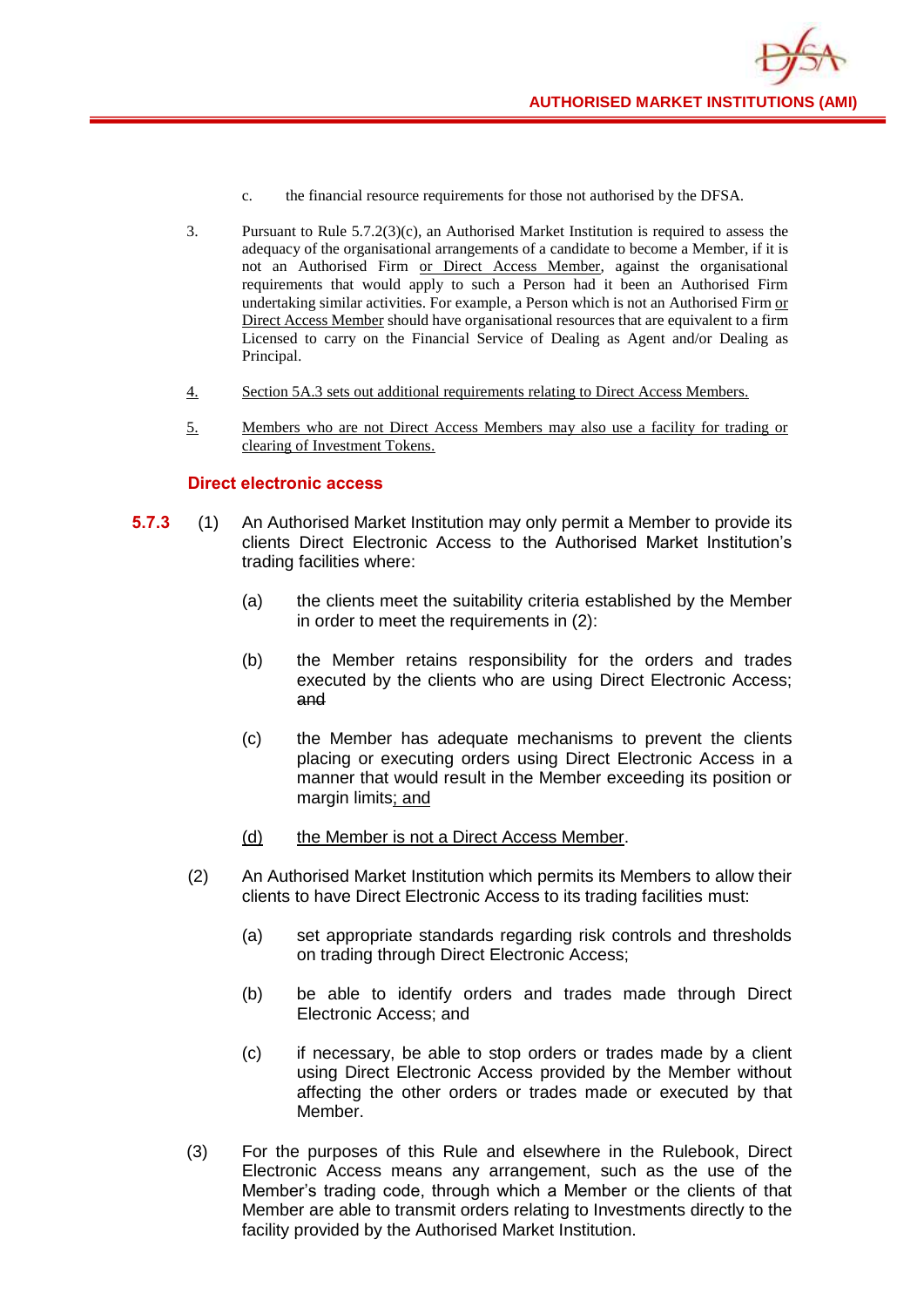(4) For avoidance of doubt, a Person who is permitted to have Direct Electronic Access to an Authorised Market Institution's facilities through a Member is not, by virtue of such permission, a Member of the Authorised Market Institution.

#### **Guidance**

In assessing the adequacy of the criteria used by an Authorised Market Institution to permit its Members to allow their clients to have Direct Electronic Access to Authorised Market Institution's facilities, the DFSA will consider:

- a. whether such criteria include contractually binding arrangements between the Member and the clients;
- b. whether such clients are subject to adequate training, competence and experience requirements and checks;
- c. how electronic access is approved and secured and the measures taken to prevent or resolve problems which would arise from the failure of such access;
- d. the rules and guidance governing the Person's, procedures, controls and security arrangements for inputting instructions into the system;
- e. the rules and guidance governing facilities offered to Person's permitted for inputting instructions into the system and restrictions placed on the use of those systems;
- f. the rules and practices to detect, identify and halt or remove instructions breaching any relevant instructions;
- g. the quality and completeness of the audit trail of any transaction processed through an electronic connection system; and
- h the procedures to determine whether to suspend trading by those systems or access to them by or through individual Members.

# **5.8 Admission of Investments to trading or clearing**

#### **Investment criteria**

- **5.8.1** (1) An Authorised Market Institution must have clear and objective criteria ("investment criteria") included in its Business Rules according to which Investments can be admitted to trading, or traded, on its facilities, or cleared and settled on its facilities, or both, as relevant to its operations. The investment criteria must include the requirements in (2) and (3) as relevant.
	- (2) An Authorised Market Institution must ensure that Investments are admitted to trading or traded on an Exchange it operates only if:
		- (a) in the case of Securities, the Securities are admitted to the Official List of Securities; and
		- (b) in the case of Derivative contracts, the contracts meet the contract design specifications in Rule 6.3.2.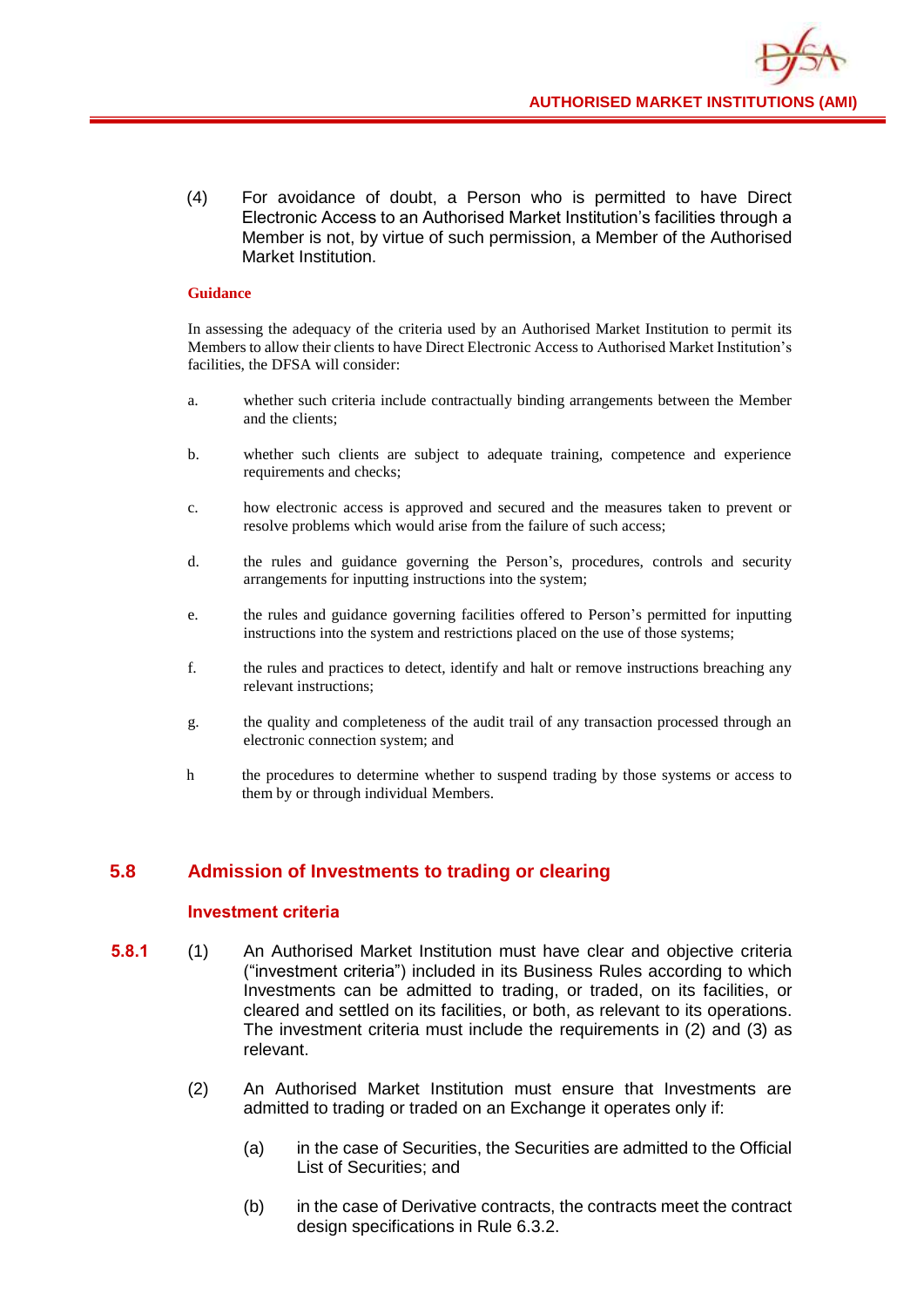- (3) An Authorised Market Institution must ensure that only Investments which meet the requirements in (a), (b) or (c) Investments are traded on an MTF it operates only if:
	- (a) in the case of Securities, the Securities are admitted to trading on a Regulated Exchange in a jurisdiction acceptable to the DFSA;
	- (b) in the case of Security Tokens that do not meet the criteria in (a):
		- (i) there is a current Approved Prospectus relating to the Security Tokens;
		- (ii) the Authorised Market Institution has taken adequate steps, before admitting the Security Tokens to trading, to satisfy itself that both the Security Tokens and the relevant Reporting Entity meet the general eligibility requirements in MKT section 9.3; and
		- (iii) the Authorised Market Institution has adequate systems and controls in place to effectively monitor and enforce a Reporting Entity's compliance with the requirements of MKT Chapter 9B; or
	- (bc) in the case of Derivatives contracts, the contracts instruments meet the contract design specifications in Rule 6.3.2.
- (4) Where an Authorised Market Institution admits to trading or clearing or trades on its facilities Investments the value of which is determined by reference to an underlying benchmark or index provided by a Price Information Provider, it must only do so in accordance with the requirements in App 2.

- 1. Investment criteria are only one aspect of requirements applicable to an Authorised Market Institution when trading or clearing and settling Investments on its facilities. There are other requirements applicable to such activities, which are contained in this module.
- 2. Any Securities that are admitted to the Official List of Securities maintained by the DFSA meet the requirement in Rule 5.8.1(2)(a).
- 3. A Reporting Entity of Security Tokens that are admitted to trading by an Authorised Market Institution under Rule 5.8.1(3)(b)(iii) will be subject to the requirements imposed on Reporting Entities in MKT. An Authorised Market Institution should therefore assess whether a prospective Reporting Entity is capable of meeting those requirements before admitting its Security Tokens to trading.

**….**

# **5.10 Safeguarding and administration of assets**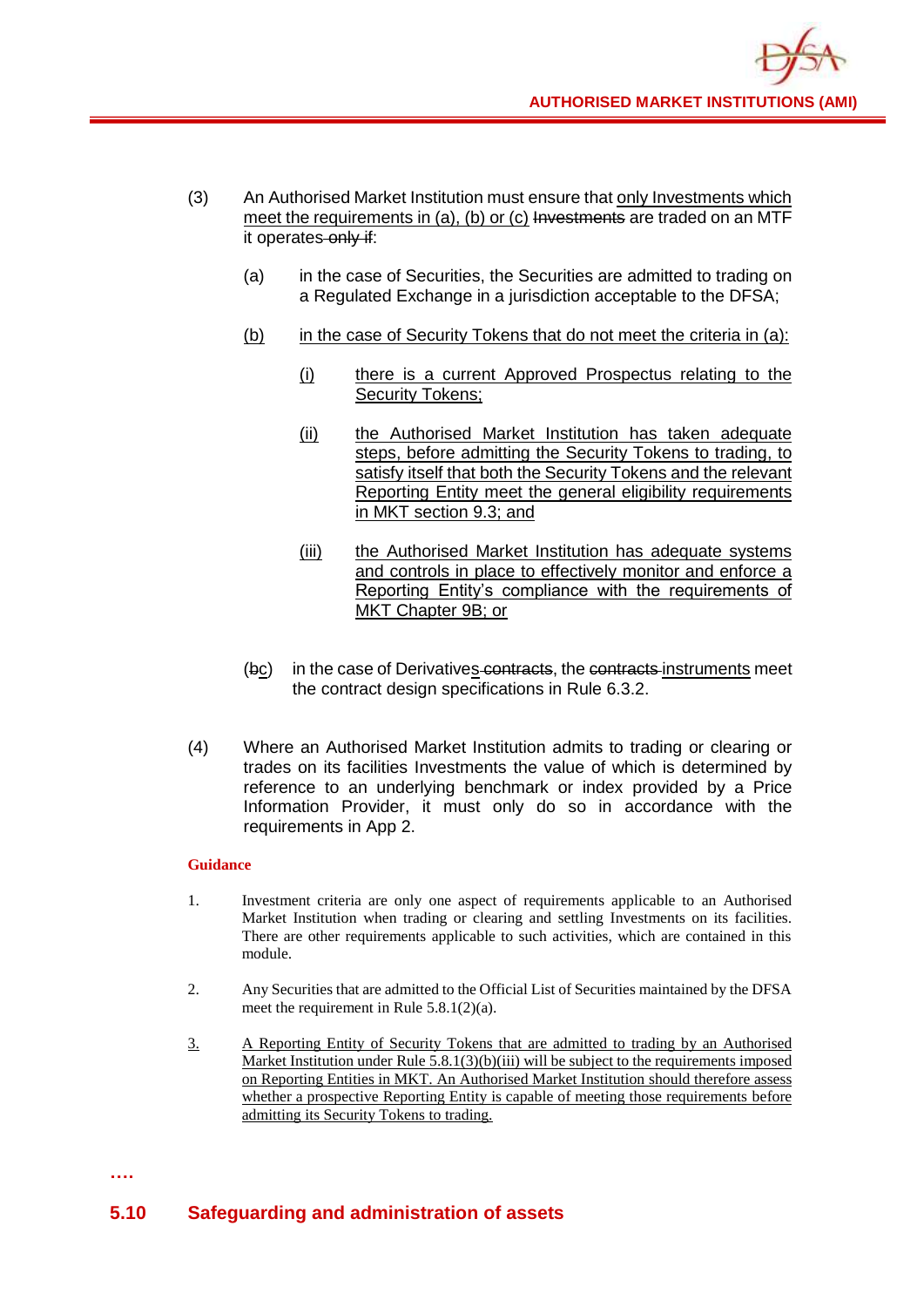- **5.10.1** An Authorised Market Institution must ensure that, where its obligations include making provision for the safeguarding and administration of assets belonging to Members and other participants on its facilities:
	- (a) satisfactory arrangements ("safe custody arrangements") are made for that purpose in accordance with Rules 5.10.2 and 5.10.3; and
	- (b) are provided on clear terms of agreement between the Members and other participants on the facility and the Authorised Market Institution.

- 1. In determining whether an Authorised Market Institution has satisfactory arrangements for safeguarding and administering assets, the DFSA will consider:
	- a. the terms of the agreement under which safe custody arrangements are made and whether they adequately provide for the matters specified in Rule 5.10.2;
	- b. the level of protection provided to Members and other participants on its facilities against the risk of theft, fraud, defalcation or other types of loss through such arrangements; and
	- c. the degree of monitoring the Authorised Market Institution would be undertaking relating to custodians, and if relevant, sub-custodians.
- 2. At the point of granting a Licence to an Authorised Market Institution, the DFSA assesses the adequacy of an applicant's safe custody arrangements. Any subsequent changes to the safe custody arrangements that have been in place at the time of granting the Licence, where they are material changes, would require the DFSA's prior approval in accordance with the requirements in Rule 4.3.2.
- 3. In addition to meeting the requirements in Rule 5.10.1, safe custody arrangements for Investment Tokens must also meet the requirements in section 5A.4.

#### **….**

# **5.11 Promotion and maintenance of standards**

**….**

#### **Prevention of Market Abuse, money laundering and financial crime**

- **5.11.2** (1) Without limiting the generality of Rule 5.11.1, an Authorised Market Institution must:
	- (a) operate appropriate measures to identify, deter and prevent Market Abuse, money laundering and financial crime on and through the Authorised Market Institution's facilities; and
	- (b) report promptly to the DFSA any Market Abuse, money laundering and financial crime, as required.
	- (2) For the purposes of (1)(a), an Authorised Market Institution must: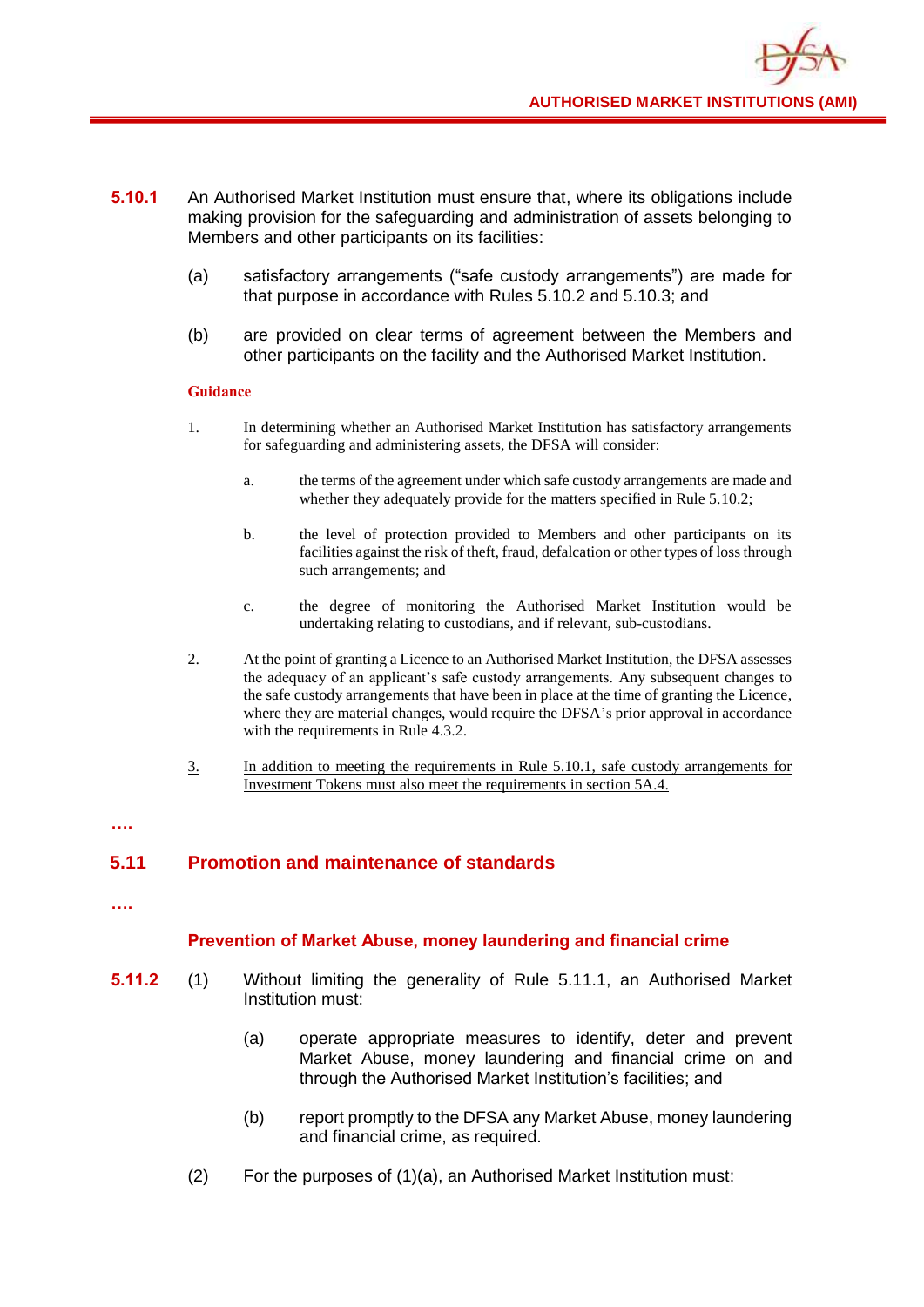- (a) include in its Business Rules a regime to prevent Market Abuse, money laundering and financial crime that meets the requirements in (3), which is applicable to its Members; and
- (b) implement adequate measures to ensure that its Members comply with that regime.
- (3) The regime referred to in (2)(a) must, at a minimum, include rules and procedures in relation to:
	- (a) compliance arrangements to prevent Market Abuse, money laundering and financial crime;
	- (b) transaction monitoring;
	- (c) risk assessment; and
	- (d) training.

- 1. Abusive, improper and fraudulent purposes include:
	- a. trades intended to create a false appearance of trading activity;
	- b trades which one party does not intend to close out or settle;
	- c. conduct which is likely to result in disorderly trading in the market; and
	- d. any contravention of the provisions in Part 6: Prevention of Market Abuse in the Markets Law.
- 2. An Authorised Market Institution must have an effective surveillance system in place for:
	- a. the coordinated surveillance of all activity on or through its facilities and activity in related Investments conducted elsewhere; and
	- b. communicating information about Market Abuse and financial crime to the DFSA or appropriate regulatory authorities.
- 3. An Authorised Market Institution Operating a Facility for Investment Tokens should, where relevant, ensure measures under Rule 5.11.2(1)(a) include effective measures to identify, deter and prevent Market Abuse by Persons permitted to access and update records held on any DLT or similar technology based application used in connection with the operation of the facility.

**….**

#### **5.12 Miscellaneous requirements**

**….**

#### **Use of 'investment token market' and similar terms to refer to a facility**

**5.12.3** An Authorised Market Institution must not refer to a facility it operates as an 'investment token market', 'investment token clearing house', 'security token market', 'security token clearing house', 'derivative token market', 'derivative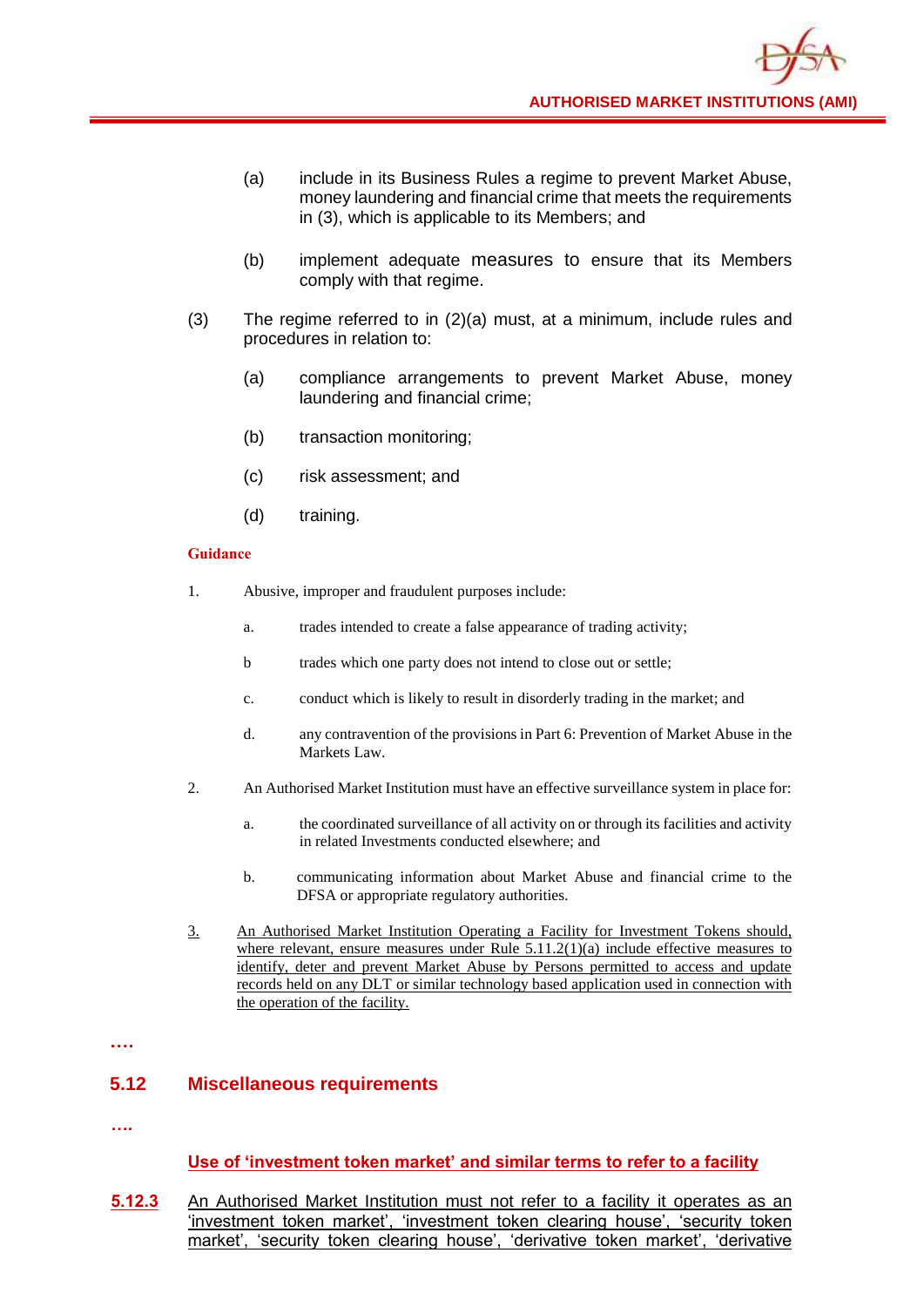token clearing house', or using any other similar term, unless it is a facility on which only Investment Tokens are traded or cleared.

#### **Guidance**

- 1. An Authorised Market Institution should not refer to a facility where both Security Tokens and conventional Investments are traded and cleared using terms referred to in Rule 5.12.3.
- 2. An Authorised Market Institution that trades and/or clears both conventional Investments and Investment Tokens may refer to the facility that trades or clears Investment Tokens as an Investment Token, Security Token or Derivative Token market or clearing house, provided it is able to effectively maintain and demonstrate that there is a clear separation of Investment Token trading or clearing from conventional Investment trading or clearing.

# **5A. ADDITIONAL REQUIREMENTS FOR OPERATING A FACILITY FOR INVESTMENT TOKENS**

# **5A.1 Application**

**5A.1.1** This chapter applies to an Authorised Market Institution Operating a Facility for Investment Tokens.

#### **Guidance**

Operating a Facility for Investment Tokens is defined in GLO as Operating an Exchange, Operating a Clearing House or Operating an Alternative Trading System on which Investment Tokens are traded, cleared, or both traded and cleared.

# **5A.2 Technology and governance requirements**

**5A.2.1** Without limiting the generality of the technology resources requirements in Rule 5.5.5, an Authorised Market Institution must ensure that it meets the requirements that would apply to an Authorised Firm Operating a Facility for Investment Tokens under COB section 14.1.

# **5A.3 Operating a Facility for Investment Tokens that permits direct access**

- **5A.3.1** An Authorised Market Institution must ensure that:
	- (1) it treats each Direct Access Member as its Client;
	- (2) its Business Rules clearly set out:
		- (a) the duties owed by the Authorised Market Institution to the Direct Access Member and how the Authorised Market Institution is held accountable for any failure to fulfil those duties; and
		- (b) the duties owed by the Direct Access Member to the Authorised Market Institution and how the Direct Access Member is held accountable for any failure to fulfil those duties;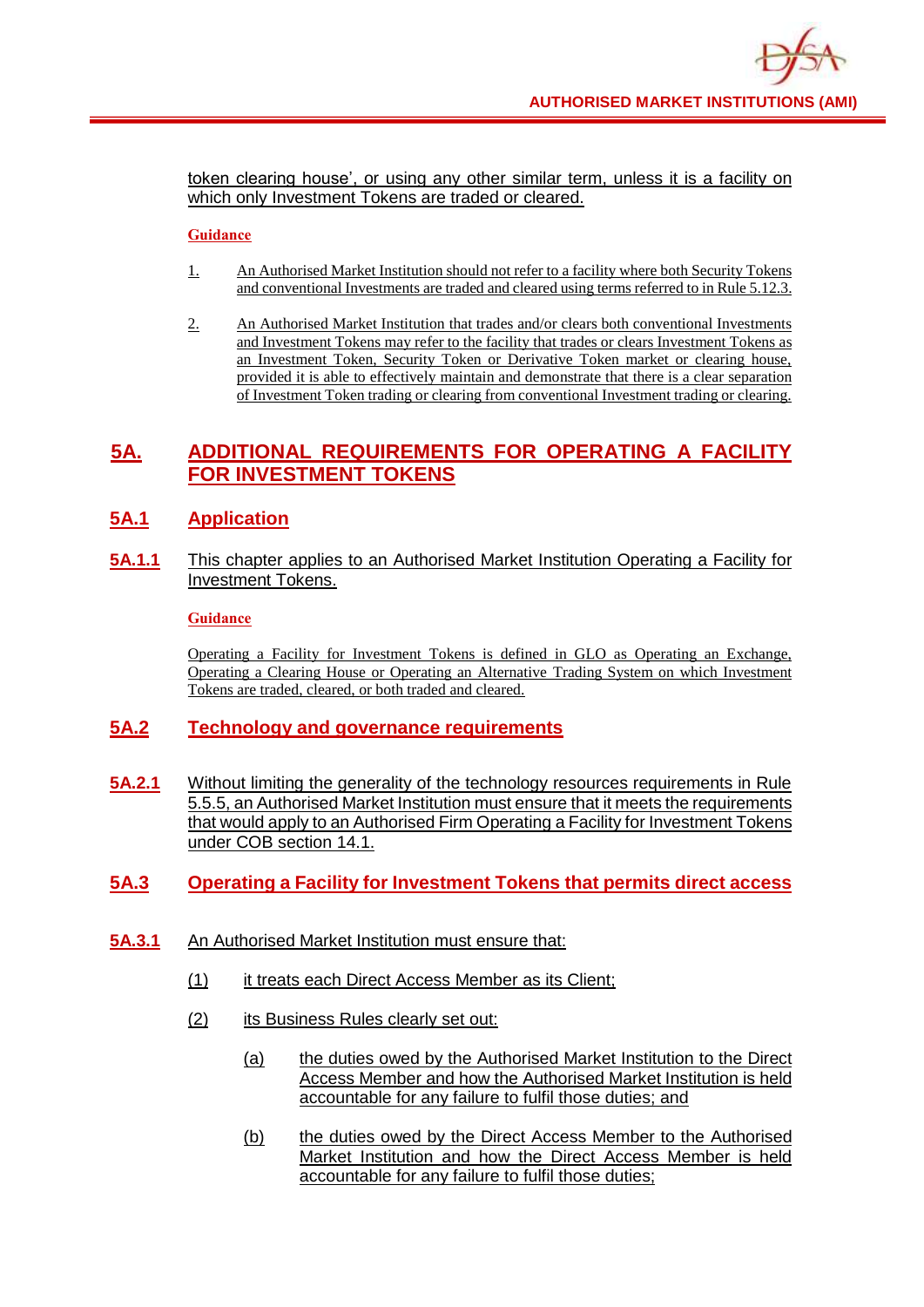- (3) appropriate investor redress mechanisms are available, and disclosed, to each Member permitted to trade or clear Investment Tokens on its facility, as required under Rule 5.12.2; and
- (4) its facility contains a prominent disclosure of the risks associated with the use of DLT for trading and clearing Investments, particularly those relating to Digital Wallets and the susceptibility of private cryptographic keys to misappropriation.
- **5A.3.2** (1) Without limiting the generality of the systems and controls obligations of the Authorised Market Institution, an Authorised Market Institution must have in place adequate systems and controls to address market integrity, AML, CTF and investor protection risks in permitting a Direct Access Member to access its facility, including procedures to:
	- (a) identify the ultimate beneficial owner of a Direct Access Member, where the Member is a Body Corporate;
	- (b) ensure that appropriate customer due diligence sufficient to address AML and CTF risks has been conducted on each Direct Access Member, before permitting that Member to access its facility;
	- (c) detect and address market manipulation and abuse; and
	- (d) ensure that there is adequate disclosure relating to the Investment Tokens that are traded on the facility, through prospectus and ongoing disclosure under MKT chapters 2, 4 and 6.
	- (2) An Authorised Market Institution must have adequate controls and procedures to ensure that trading in Investment Tokens by Direct Access Members does not pose any risks to the orderly and efficient functioning of the facility's trading system, including controls and procedures to:
		- (a) mitigate counterparty risks that may arise from defaults by Direct Access Members, through adequate collateral management measures, such as margin requirements, based on the settlement cycle adopted by the Authorised Market Institution;
		- (b) identify and distinguish orders that are placed by Direct Access Members, and, if necessary, enable the Authorised Market Institution to stop orders of, or trading by, such Members;
		- (c) prevent Direct Access Members from allowing any other Persons to access the facility through that Member's access; and
		- (d) ensure that Direct Access Members fully comply with the Business Rules of the facility and promptly address any gaps and deficiencies that are identified.
	- (3) An Authorised Market Institution must have adequate resources and mechanisms to carry out front-line monitoring of the trading activities of Direct Access Members.